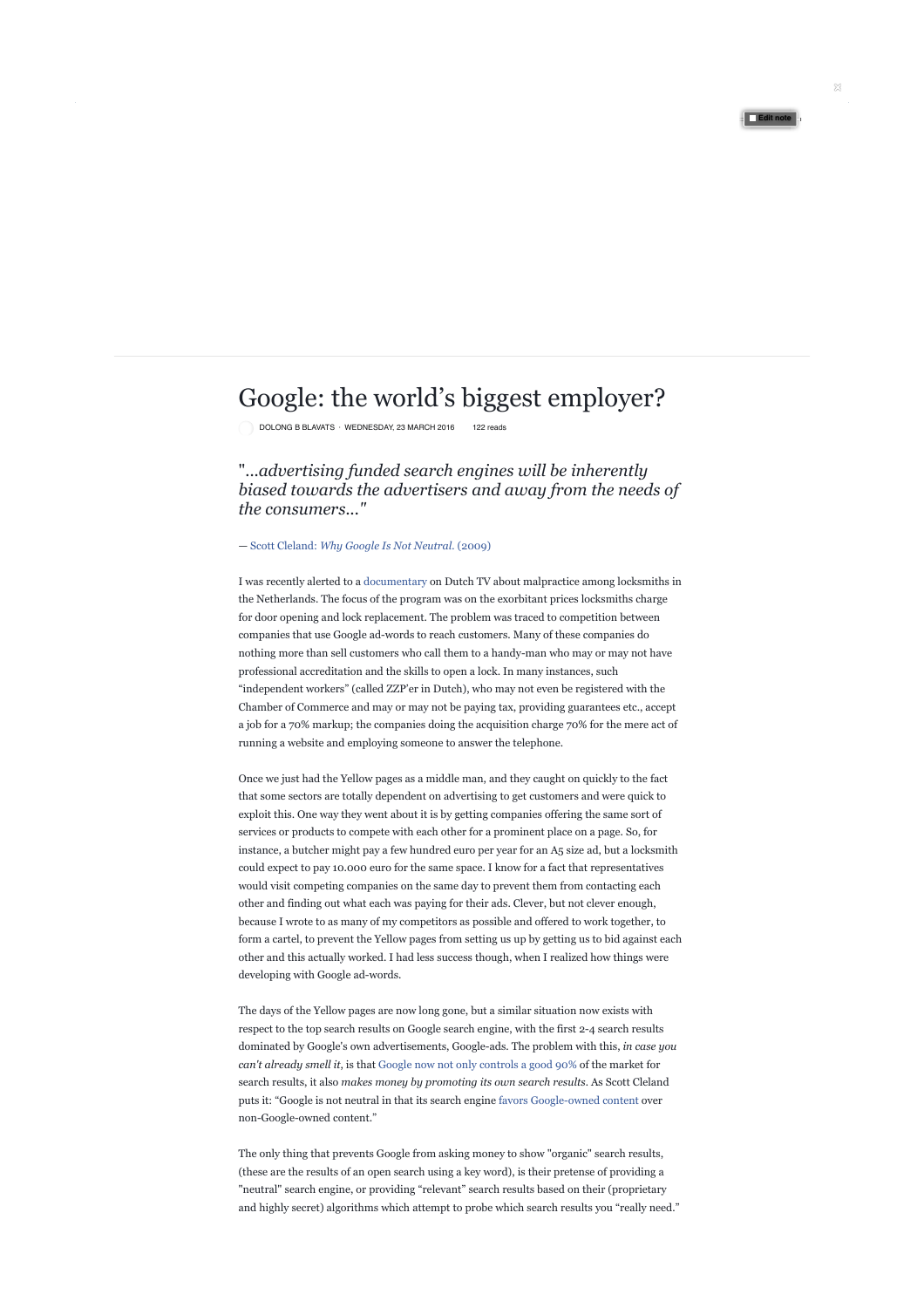anything we do with its search engine and other services. To paraphrase Dallas Smythe  $\frac{a_{1}}{a_{2}}$ 'hallucinogenic' plants. As such, it should give us "audience power is produced, sold, purchased and consumed, *it commands a price and is a commodity.* [Google users contribute their] unpaid work time and in exchange you receive I am referring to a variety of relevant contexts the program material and the explicit advertisements." (Smythe 1981/2006, 233, 238) And However, the situation is a lot more complex than this: Google effectively makes money off as Christian Fuchs suggests, "... users who google, upload photos, and images, write wall posting and comments, send mail to their contacts, accumulate friends or browse other profiles on Facebook, constitute an audience commodity that is sold to advertisers." (Fuchs, 2012).

The problem with this situation is that it literally casts Google as an employer. We might no backup plan! compare Google to a job agency, mediating between online content, (including content from big businesses like Amazon and small local ventures) and consumers, both of whom are sources of revenue for Google. But if Google is effectively mediating not just business transactions but also various forms of 'labor', what legal and ethical principles ought to apply? Job agencies are legally accountable to their workers just as employers are. Moreover, Googles control over labor and money is not subject to any national controls. What if Google suddenly decides to halt commercial advertising for a particular branch? Or to exclude specific search results that people depend on for work? The lack of Government oversight means that our economies are increasingly being run by private corporations. And there is

Google currently charges somewhere between 38-50 euro per click for locksmiths, choices we make but of the manner in which those generating huge income and a powerful incentive to grab more of the market. These expenses are of course transferred to the customer, for instance, when a company sends out a locksmith to your house, somewhere between 30-40% of the fee may go directly to Google. government we inherited from a very different day. The second control of the second control of the second control of the second control of the second control of the second control of the second control of the second contro Add to this the fact that Google *pays virtually no tax in any country on earth* and what we have here is a recipe for totalitarian control of employment. Indeed, Google is currently already the worlds biggest employer.

> How did this situation arise and why have governments not done anything to regulate or limit Google's control?

From the point of view of the early adopter, Google's ad-words product offered the advantage of being able to pay one's way to the top of the search results, however at the time, around the year 2000, Google ads were displayed fairly discretely in the sidebar on the right, and all other organic search results were displayed in the main content section.

Possibility of Choice States of Choice States of Choice States of Choice States of Choice States of Choice States of Choice States of Choice States of Choice States of Choice States of Choice States of Choice States of Cho We often fail to acknowledge that the acknowledge that the there are always are always are always are always are always are always are always are always are always are always are always are always are always are always are and we have now reached 25-40 euro, depending on the time of day, the key word, the number of competitors and the number of displays etc. For a mere 0.01 cent per click, you could start advertising. You filled out a form, saying how much you were prepared to pay for a click on a specific key-word or search term, and whenever someone typed that key word into a browser, Google would display your ad, discretely in the sidebar. But there was a catch: for a mere 0.01 cents, your competitors could outbid you and then their ad would be displayed above yours. This inevitably led to companies attempting to outbid each other and the prices rose, within a year, to 1-2 euros

mentioned various choices are available to us — we I predicted this system would rapidly force up the prices and contacted my competitors to get them to agree to boycott it, and to rely on organic search results instead. The results were predictable: big companies with lots of employees were seeking to consolidate their place in the new marketplace and they didn't give a hoot, because they thought they were outbidding their competitors. Of course, what they didn't really think about was what the future would look like when 40-50% of their hard earned cash would be going straight to Google.

I have been contemplating how to beat this system for a long time. I have managed to keep my company afloat, and even to stay in the top percentage of organic search results with a very simple website and good SEO. But the problem is becoming too complex to handle:

> Google's algorithms are becoming ever more complex and unfathomable. Search results now show companies and businesses closest to you, which means that competition has focused on setting up hundreds of fake websites for every district, and soon probably every street in my hometown. Google keeps producing new products and they are getting so technically complex that specialists have to be called in to work on SEO (search engine optimalisation), on Google+ Google Maps and Google Locations. Companies try to keep up with these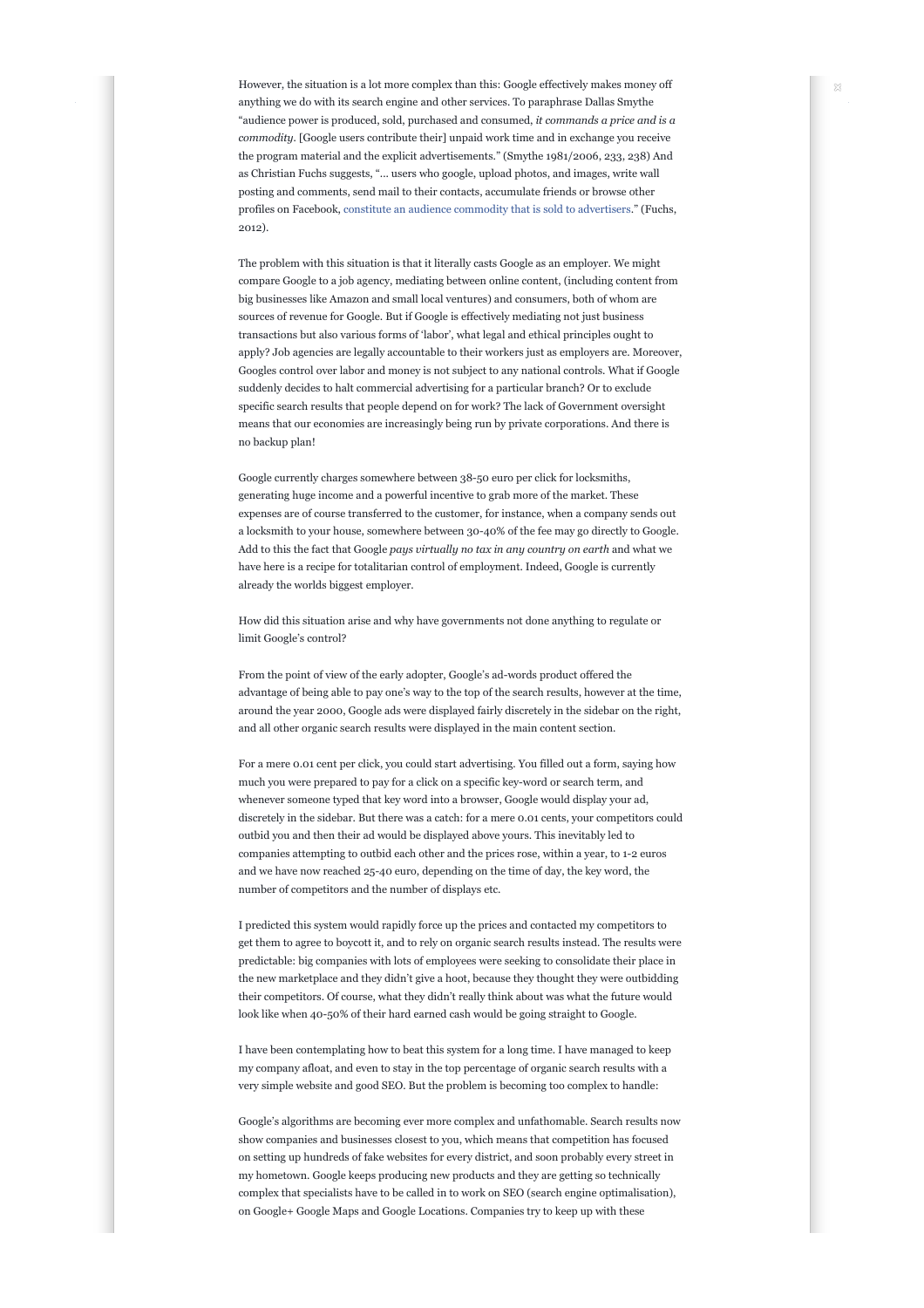chaos. But there is another problem:  $\alpha$ changes and lose track of where their businesses are registered, their passwords etc. Its total

Screen real estate is extremely valuable. Google is only one search engine, but it is the most I am referring to a variety of relevant contexts widely used so lets take it as an example: if you type in locksmith and the name of your city, "neutral" view of what is available on the web, but a very small section of all legitimate businesses, most of whom are already in debt to Google. If you want to get away from those the first 3-4 results at the top of your screen are commercial Google Ads. If there is any screen space left, that is what is reserved for "organic" search results. These are the raw data of websites offering locksmith services, but these include the search results for companies already advertising commercially with Ad-words. In effect, clients are not being offered a results, you need to click through several pages, but who in their right mind is going to do that in an emergency? When you are locked out in the middle of the night and its raining, you are going to go for the first results you get. And so, Google owns and controls that market.

displaying "useful information." Indeed, with the introduction of Chrome and Google In an effort to beat the system, I have gone back to real-world advertising, using stickers to market out services and updating the design of my website to convey the fact that we are not only reliable, but also local, friendly and small-scale. Of course its only a matter of time before Google starts competing for public spaces, to put up its own branded screens glasses, Google will be able to project its ads directly into your head.

choices we make but of the manner in which those Its time for public (not necessarily government) regulation of the Internet. The problem is of course that government institutions are notoriously inept at understanding the Internet, let alone regulating it in ways that would are effective, that achieve what they set out to do government we inherited from a very different day. The second day of the second day of the second day of the s without being overly inclusive or imprecise. More problematic is the fact that our present masters are also deeply in the pocket of companies like Google, not prepared to regulate them, to make them pay taxes or publicly accountable because that conflicts with the free market ideology according to which *total lack of government oversight or control* equates with a *"level playing field."*

In the meantime I cannot think of any better way to beat the Google's of this world than to advise everyone to shop local, to barter, and to make sure the names of real world businesses are remembered, shared and praised. Don't click on Google ads, don't even look at them! And for God's sake, start using other search engines!

## **What could we do about this situation collectively?**

Possibility of Case We often fail to acknowledge that there are always that there are always that there are always there are always institutions to contribute that amount in taxes, Value Added Tax is supposed to go to the tax department, but these companies are registered offshore, in places like the Cayman Islands where they pay no taxes at all. Here is a brief list of financial institutions I use to run my mentioned various choices are available to us — we company as well as for personal ends: After putting some more thought into the matter, I realize that questions are being raised by many different groups about Google's backroom deal with the Tax Departments of various European States and the Euro Parliament. Google is not alone in raking in huge amounts of cash while paying next to nothing in taxes. To offer just a small example, in the Netherlands consumers pay up to 21% VAT (BTW). At the very least we would expect financial

- Google (Ad-words)
	- Payleven (Creditcard payments)
	- iZettle (Creditcard payments)
	- Mastercard
	- Maestro
	- American Express
	- Paypal
	- Digitalefactuur (Online Invoicing)
	- ING | RABO | AMRO | HSBC (I don't bank with these gangsters, but my customers use them to make payments to me, and every transaction makes them a profit that either comes out of my pocket, or out of that of my customers, before getting reinvested in Nuclear Power, Arctic drilling, Monsanto, or ... the Arms industry ... think about it).